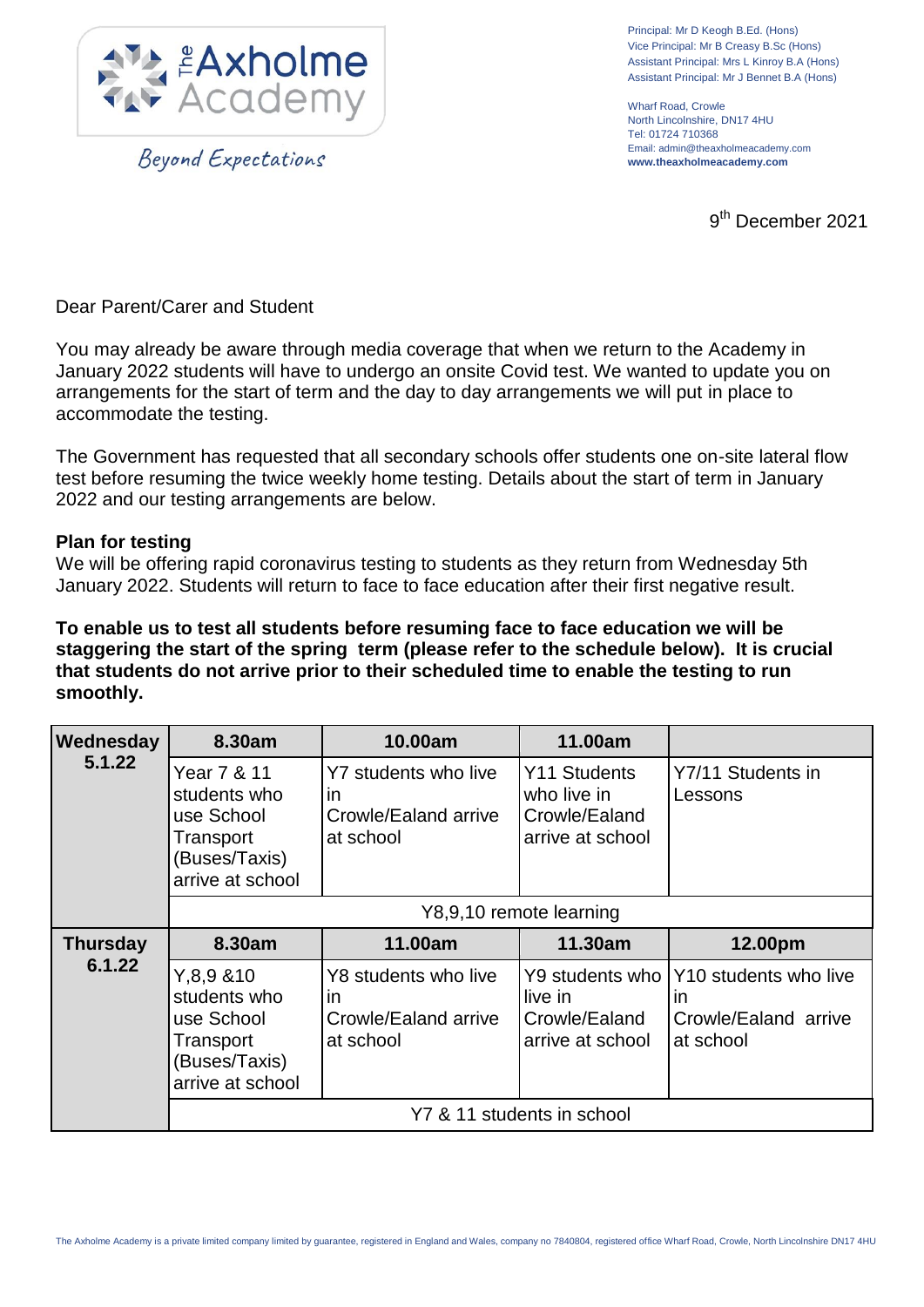

Beyond Expectations

Principal: Mr D Keogh B.Ed. (Hons) Vice Principal: Mr B Creasy B.Sc (Hons) Assistant Principal: Mrs L Kinroy B.A (Hons) Assistant Principal: Mr J Bennet B.A (Hons)

Wharf Road, Crowle North Lincolnshire, DN17 4HU Tel: 01724 710368 Email: admin@theaxholmeacademy.com **www.theaxholmeacademy.com**

As students arrive on the school site they will be registered and directed for testing. Coronavirus tests will take place in the main hall where we can maintain social distancing and privacy.

## **How the tests work**

Those taking the test will be supervised by trained staff. The lateral flow tests are quick and easy to undertake, using a swab of the nose and throat. Results (which take around half an hour from testing) will be shared directly with the individual participant and if negative they will be directed to class. Whilst waiting for the result of the first Lateral Flow Test students will maintain social distancing. Parents/carers will be informed of any positive results.

### **What if my child tests positive?**

If a student tests positive on a lateral flow device, they will be informed immediately by the Academy and will need to take a further 'PCR test' to confirm the result. This should be on the same day or as soon as possible afterwards. During the time while waiting for the PCR result (via text/email) they will need to self-isolate. If the PCR test returns a positive result they will have to continue to self-isolate and follow the guidance from NHS Test and Trace.

## **What happens if the test is negative?**

While a small number of students may need to repeat the test if the first test was invalid or void for some reason, students who test negative will be able to stay in school and resume their activities as normal.

#### **Consent**

We strongly encourage your child to take part so we can help prevent the spread of coronavirus. Testing is voluntary, if you already gave school consent to test your child on-site in March and September 2021 you will **NOT** be required to give consent again. For any students who we do not already have consent for you will have received an email link to a Google Form to complete to give your consent for your child to be tested in school. Please take the time to read all of the details on the consent form and **complete the consent form by 8:00am on Thursday 16th December 2021.**

#### **Close contacts of positive cases**

All individuals who have been identified as a close contact of a suspected or confirmed case of the Omicron variant of COVID-19, irrespective of vaccination status and age, will continue to be required to self-isolate and asked to book a PCR test.

The Government plans to introduce Daily Contact Testing as soon as possible as an alternative to self-isolation for contacts of positive Omicron cases who are fully vaccinated or under the age of 18 years and 6 months.

Unvaccinated young people up to the age of 18 years and 6 months and fully vaccinated adults are now no longer required to self-isolate if they are a close contact of someone with other variants of Covid-19, including if they live in the same household. Those identified as a close contact will be informed by NHS Test and Trace that they have been in close contact with a positive case and advised to take a PCR test. There is no requirement to self-isolate while awaiting PCR test results and so students identified as close contacts should continue to attend school as normal.